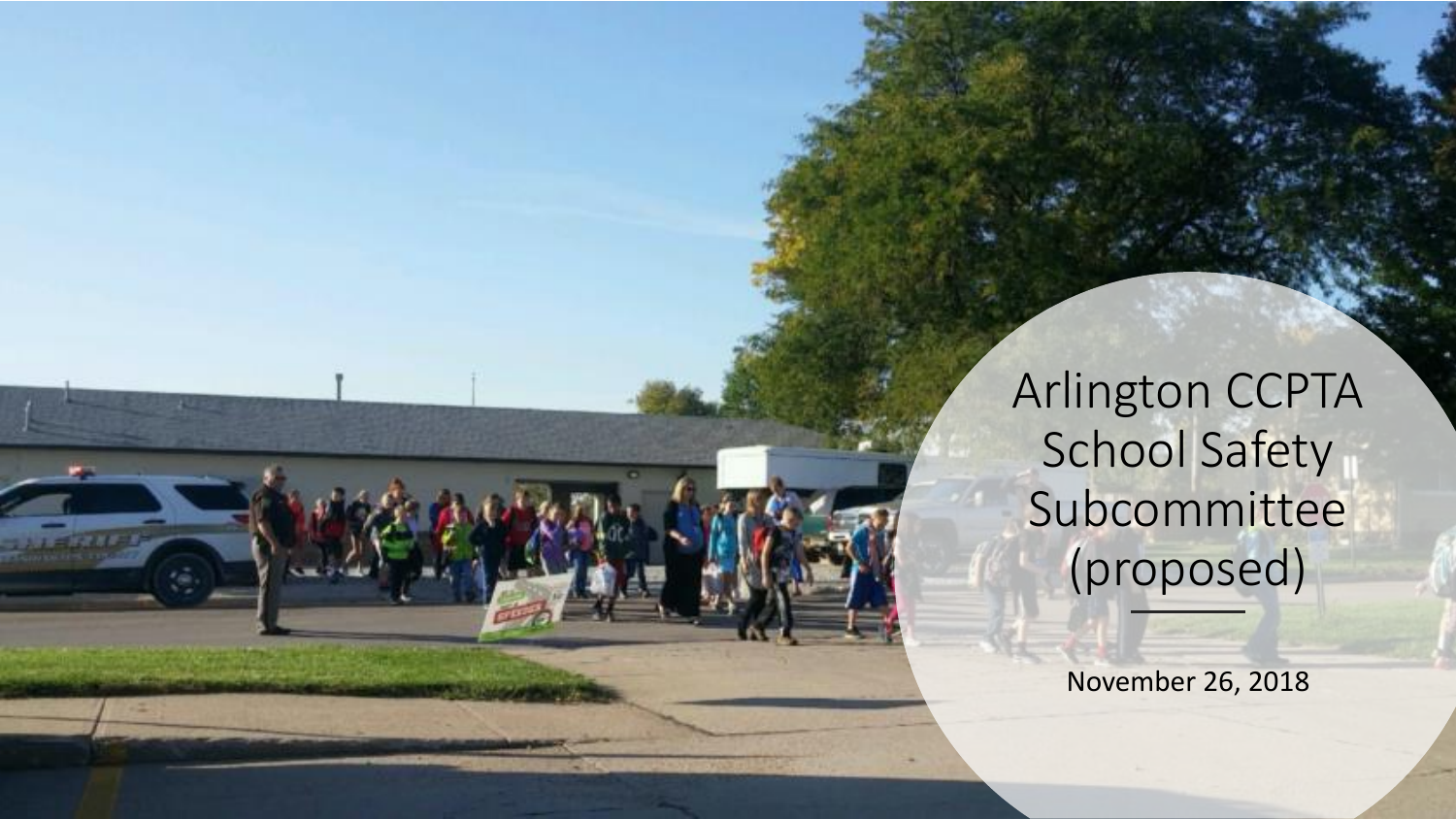## Background

- The Taylor School Safety Task Force was created in the wake of the tragic school shooting at Marjorie Stone Douglas High School in Parkland, Florida, at the time the most recent and visible of multiple school shootings in the last several years, which include communities like ours that were considered "safe" until their tragic incidents.
- Principal Pellegreen and then PTA President Stacy Reed responded to concerned parent emails by hosting a special PTA session with SRO Tiffanie Haag. Dozens of concerned parents learned about existing safety practices and raised some concerns, not all related to active shooter situations.
- A few parents convened afterward and established a group of nearly 20 to keep the conversation and progress going with administration.

| It can happen       |
|---------------------|
| anywhere.           |
|                     |
| What can we do      |
| to reduce our risk? |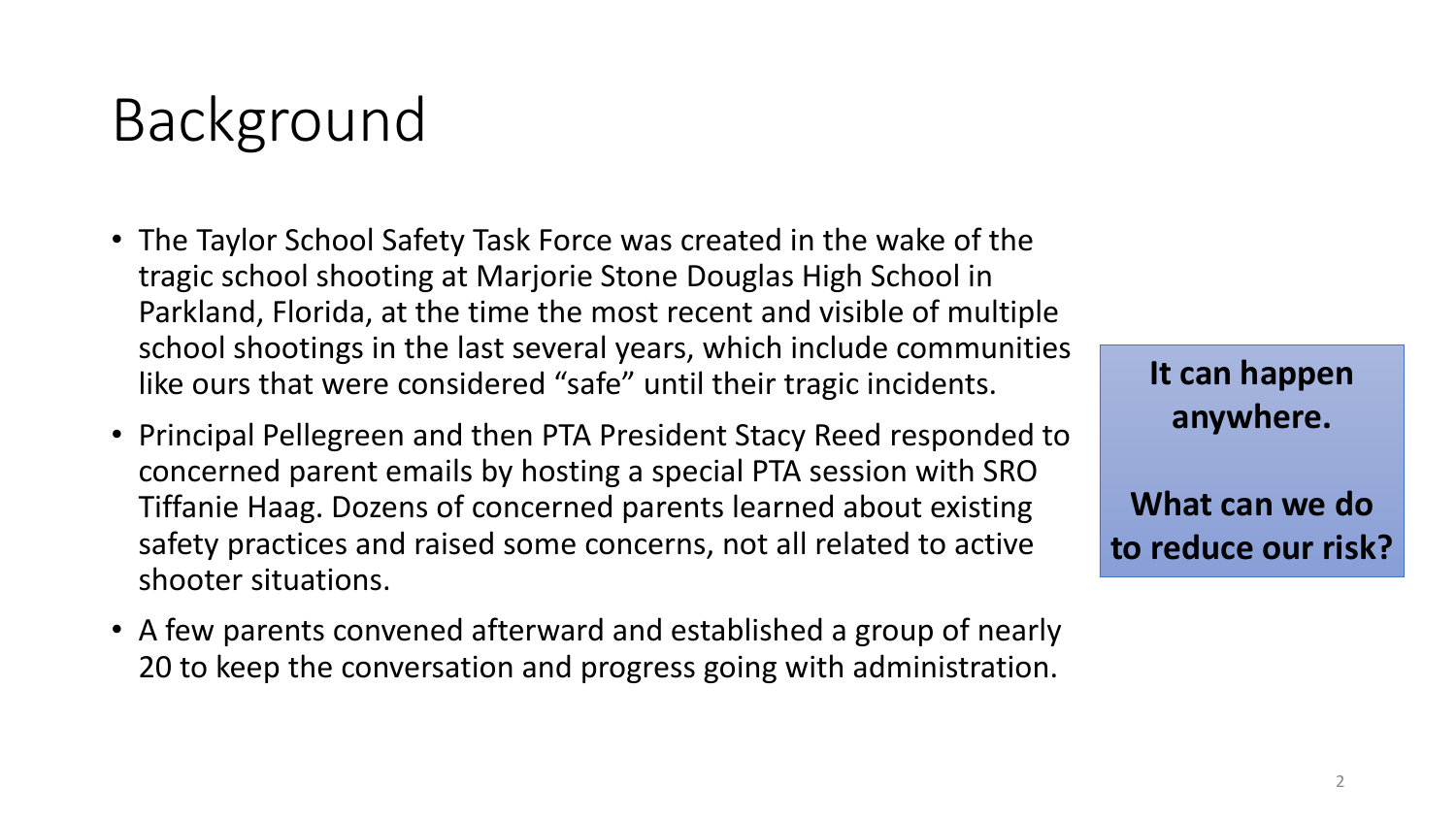### Who We Are

#### • Tara Teaford

- Mother of 2 Taylor students
- Organizer of Taylor Task Force
- Active member of Moms Demand Action Arlington chapter
- Education-themed business owner

| <b>Additional Taylor Parents &amp; Task Force Members</b> |                         |
|-----------------------------------------------------------|-------------------------|
| Lisa McCarty                                              | Danusha Chandy          |
| Kirstin Pickle                                            | Jason Garfield          |
| <b>Joe Miscione</b>                                       | Dana Milburn            |
| Jay Honigstock                                            | <b>Bette Flentje</b>    |
| <b>Kirsten Kulis</b>                                      | <b>Kristen Shattuck</b> |
| Patricia Teck Seggerman                                   | Christa Mansur          |
| <b>Peter Fallon</b>                                       | <b>Elise Nelson</b>     |
| <b>Carrie Dunn</b>                                        | Rita Jensen             |
| <b>Stacy Reed</b>                                         | Wendy Kramer            |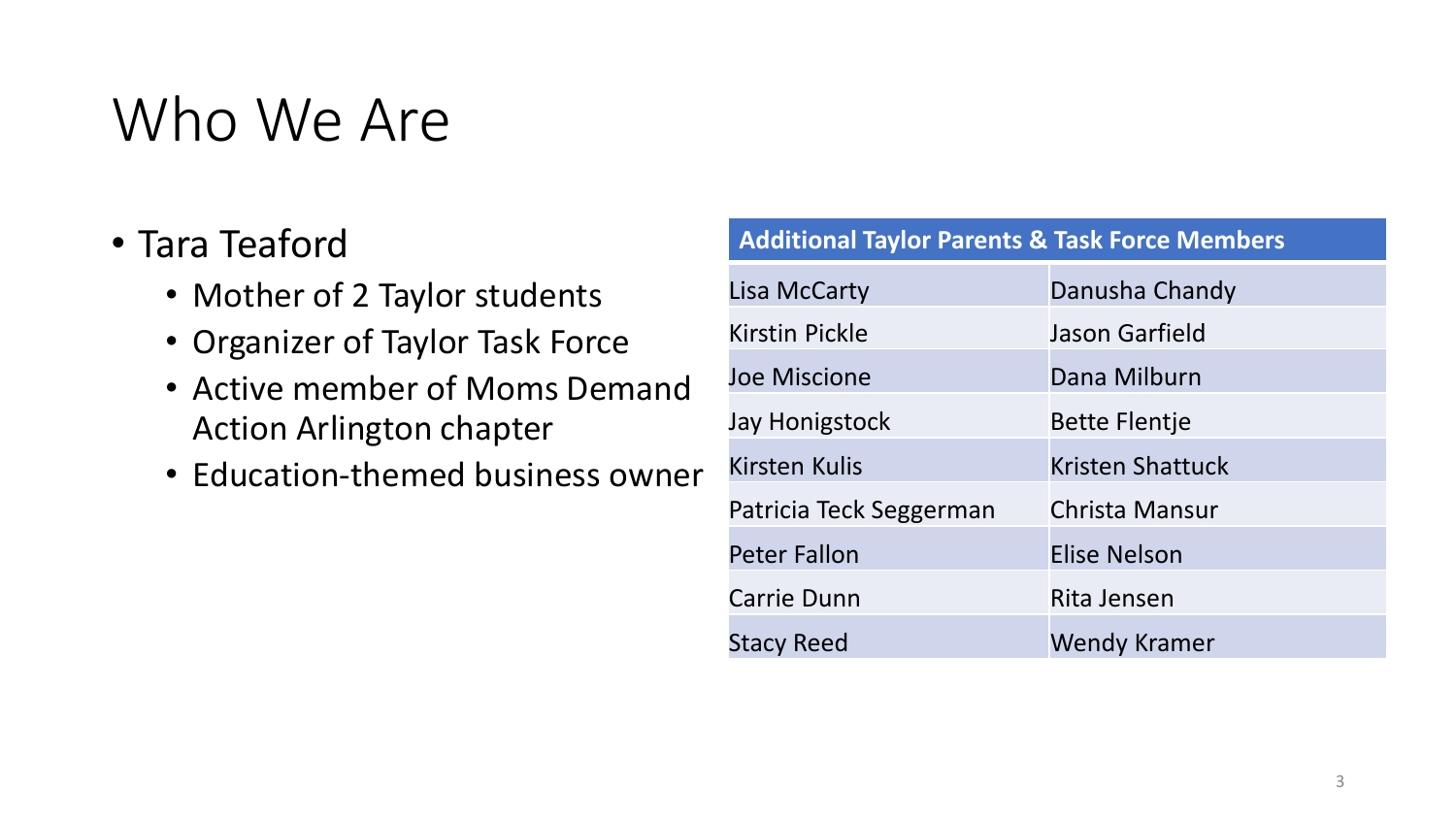## 2018 Task Force Objectives with APS

- Engage in direct and meaningful discussion to make progress on this issue.
- Emphasize importance of funding for future budget discussions.
- Impact immediate action and spend allocation at Taylor and APS.
- Offer our activism to achieve our shared goal:
	- **How can we work together to ensure – or at least maximize – our children's safety at school?**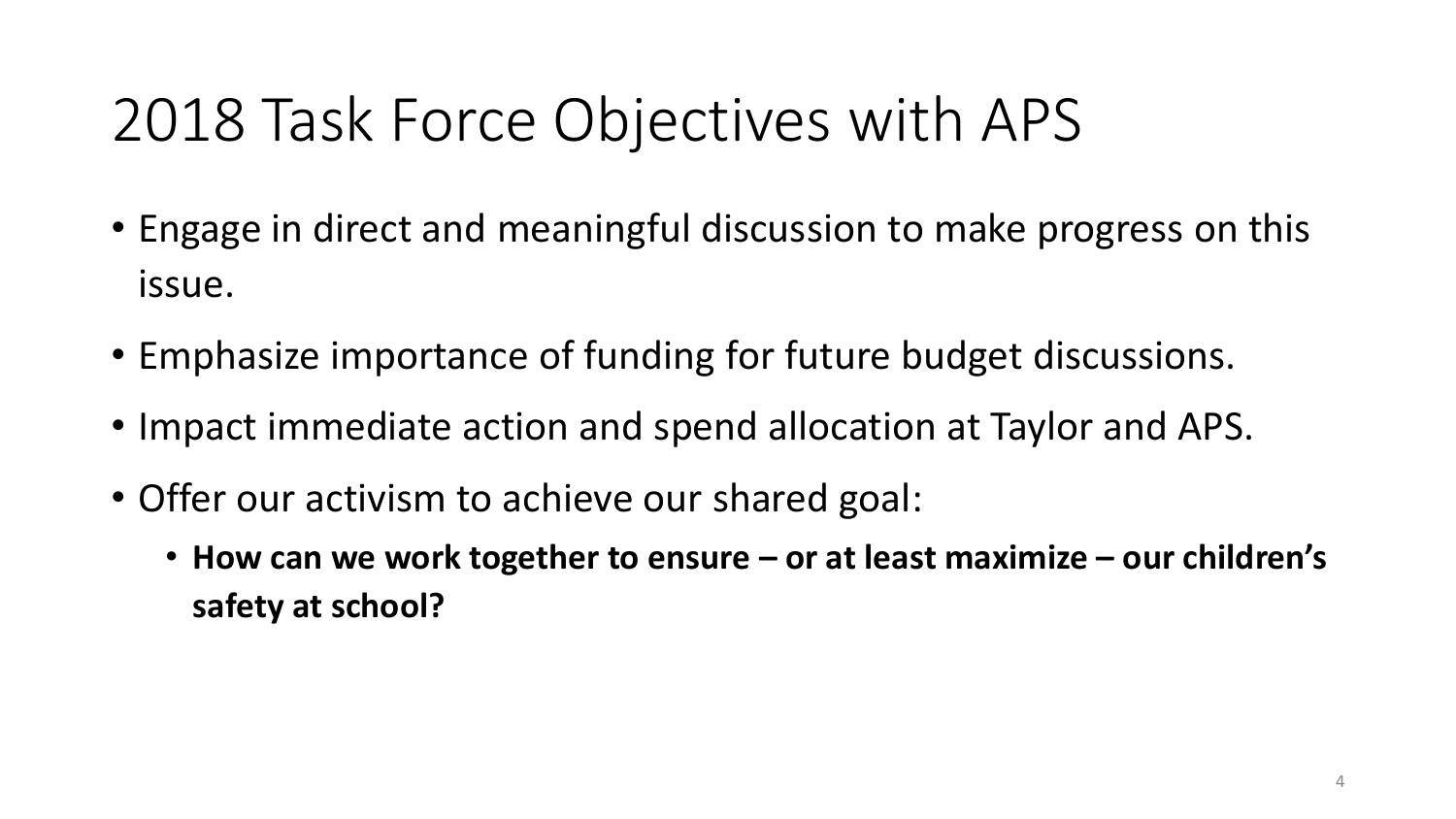#### Task Force Mission: Improve the safety and security of Taylor students and faculty.

**Identify** safety standards that incorporate known best practices and align with measures and community desires. 1 **Assess** current safety measures against said standard to identify gaps. If current audits or results are insufficient, consider 2 **Coordinate** efforts to implement needed safety improvements through: • Local school administration • PTA and fundraising efforts 3

> • County administration including capital plans

- Physical security and whole child / community categories

(next slide).

supplementing with new tools.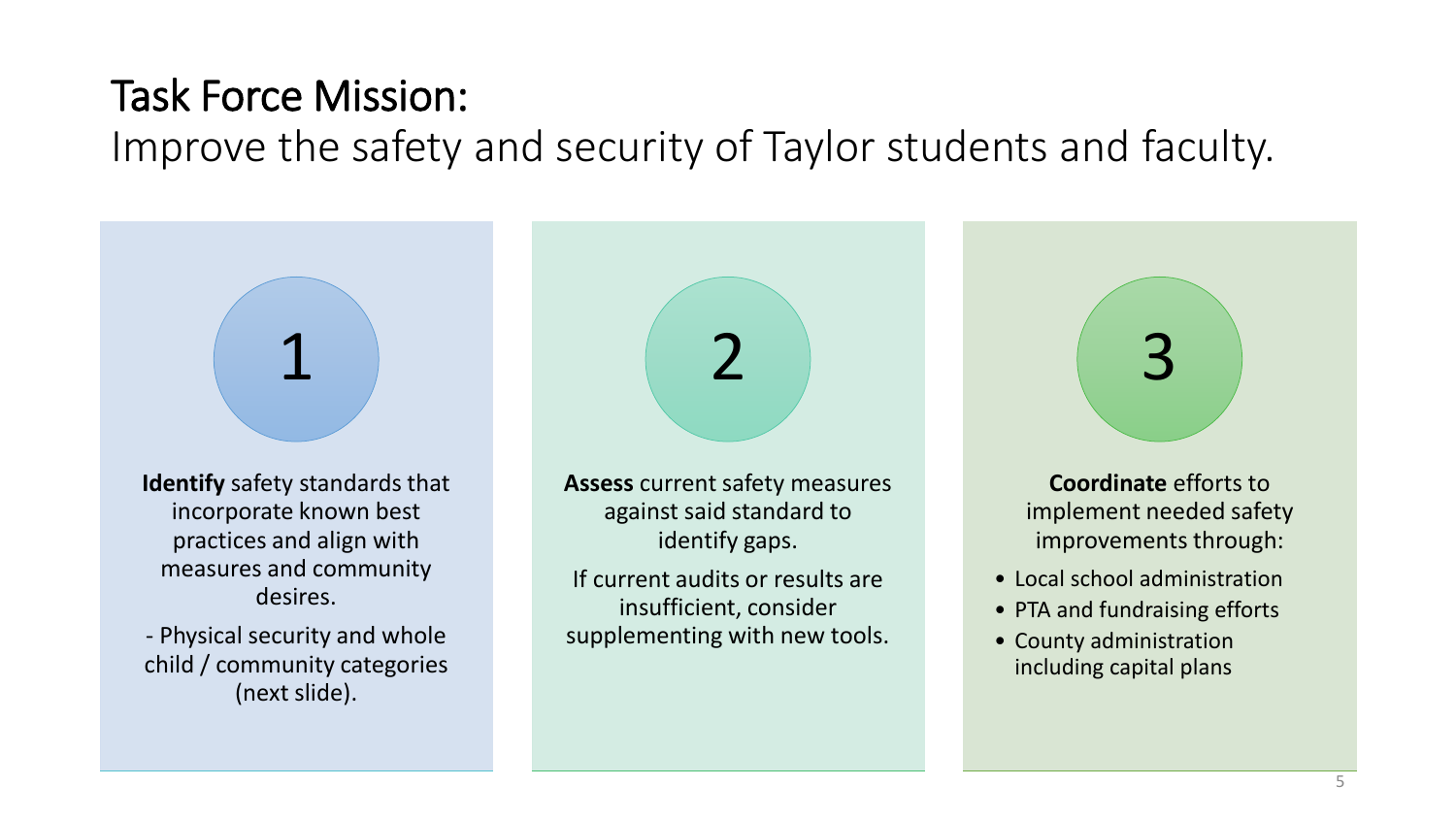## Safety Improvement Categories

| <b>Category</b>                          | <b>Description</b>                                                                                                                                   |
|------------------------------------------|------------------------------------------------------------------------------------------------------------------------------------------------------|
| <b>Physical Security</b>                 | Physical updates to the building or procedures to enhance physical safety.                                                                           |
| <b>Personnel Security</b>                | Appropriate human resources to support school safety, including who has access to the<br>children and the building.                                  |
| <b>Crisis Communication</b>              | Measures to improve the speed and efficiency of emergency communications within<br>the school and to law enforcement / first responders in a crisis. |
| Whole Child /<br><b>Emotional Health</b> | Measures to support emotional health and inclusive behavior of Taylor students                                                                       |
| <b>Community Support</b>                 | Resources to support emotional health in the broader Taylor community                                                                                |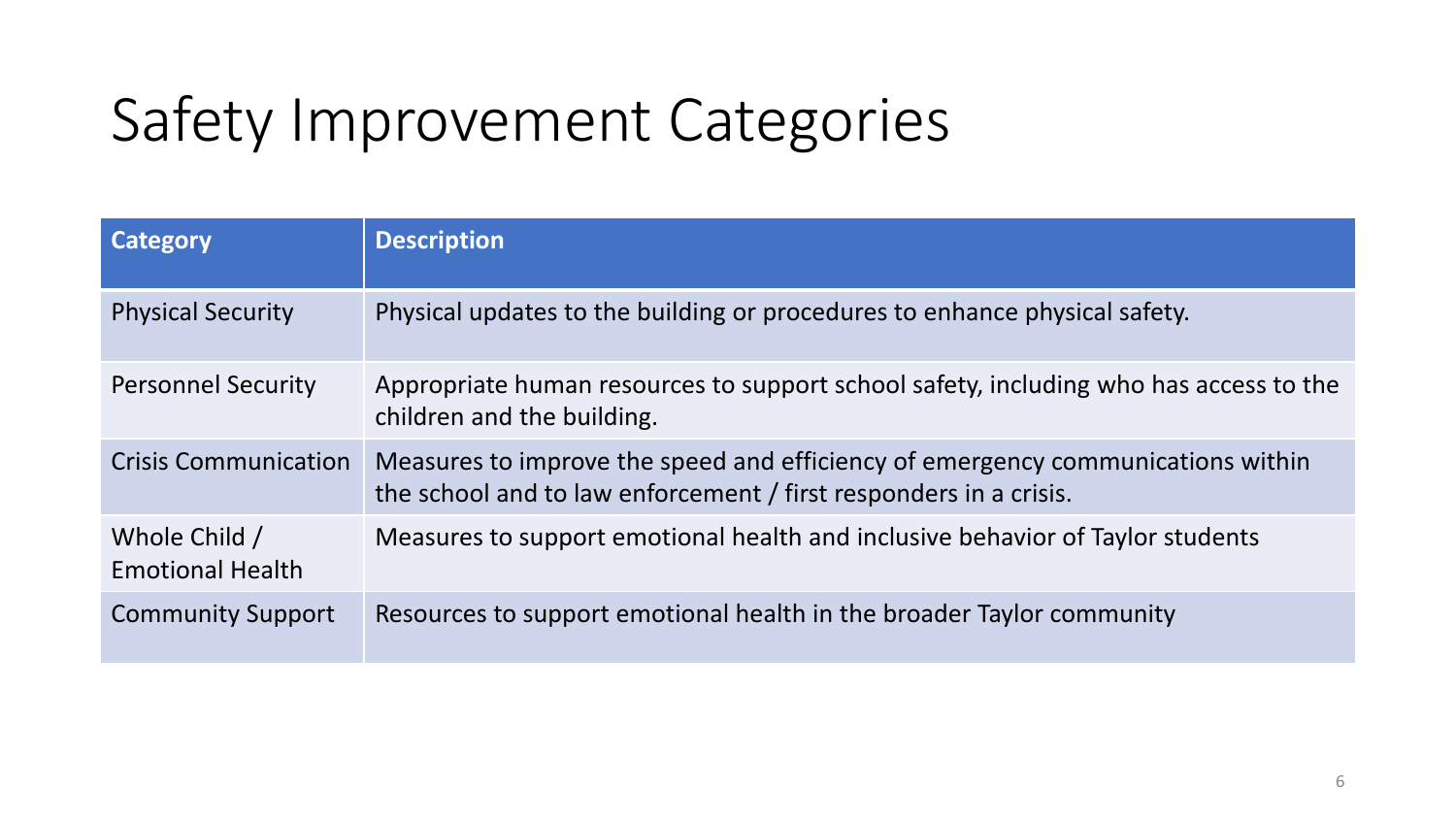## Top Priority Safety Improvements @ Taylor

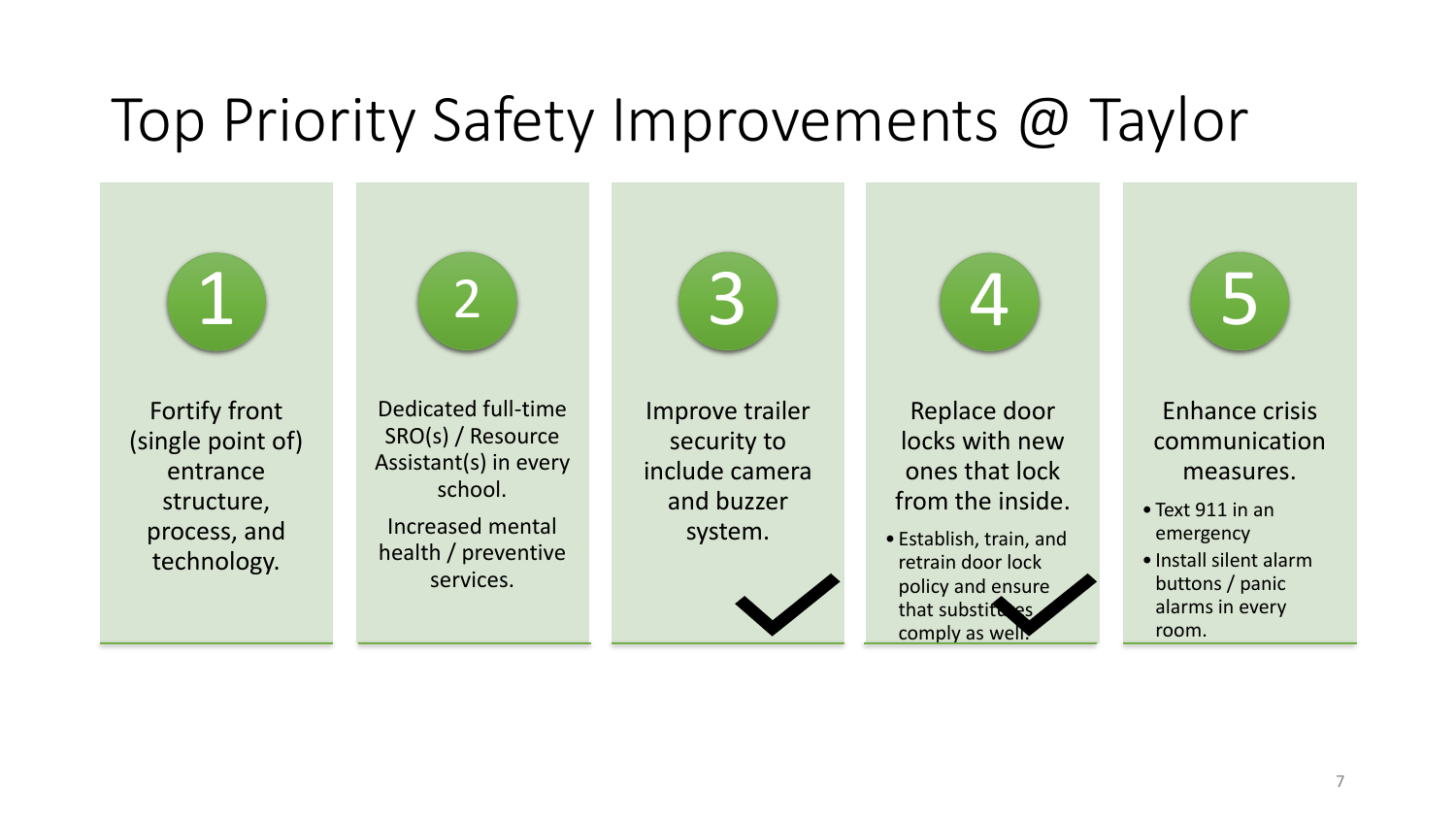## Proposed CCPTA School Safety Subcommittee

- Updated mission statement: "Improve the safety and security of APS students, faculty, and staff."
	- Our goals include enhanced physical security, emotional well-being, and community support.
	- We advocate for close partnership and crisis communication with first responders during an emergency.
	- Our proposed method is to work with administration to establish baseline security measures for all APS schools, analysis of whether all schools meet those baselines, and coordination with administration, staff, and PTAs to close any identified gaps.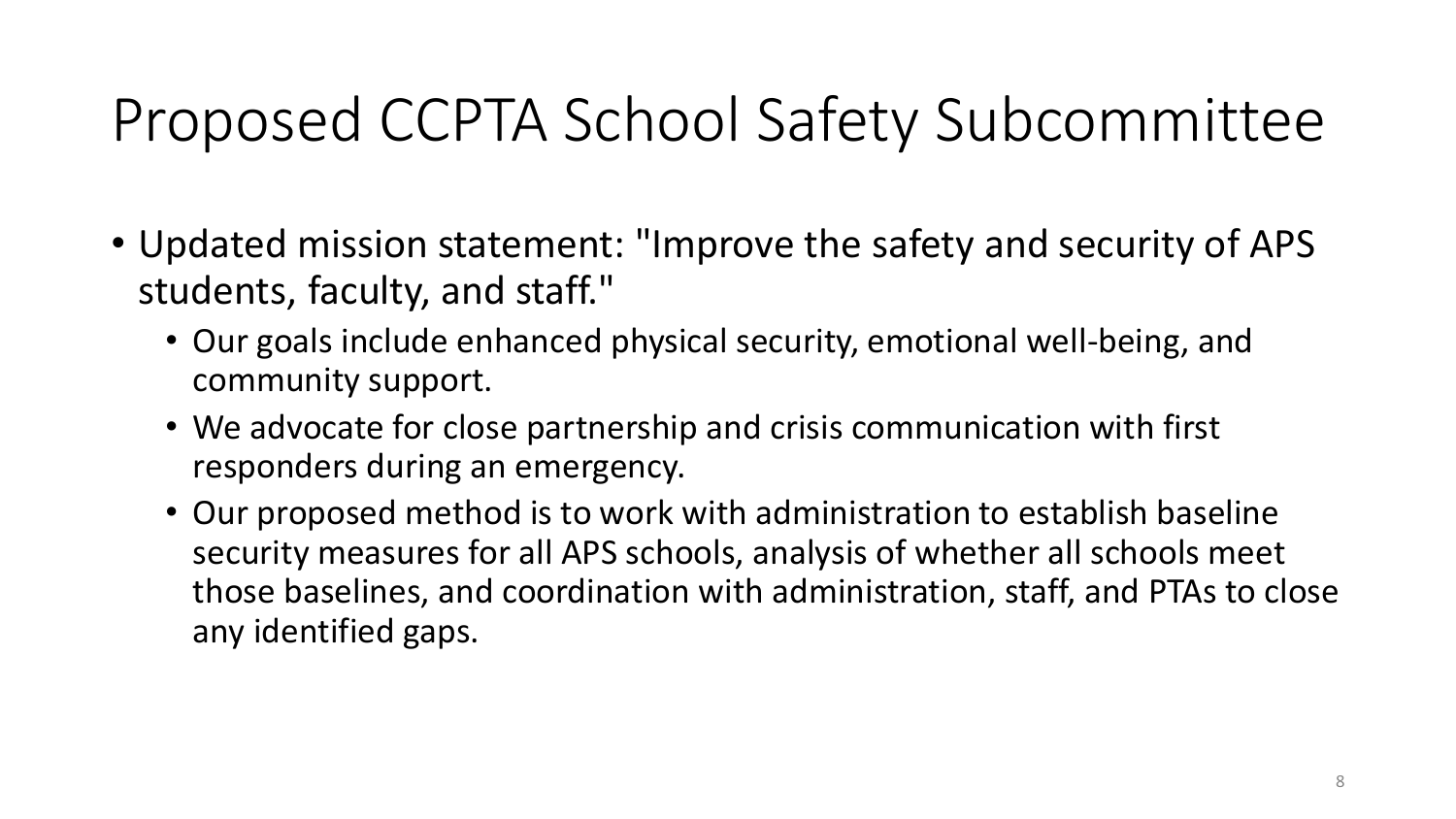## Proposed CCPTA School Safety Subcommittee

• Representation from each of the quadrants to:



• At individual schools, establish a safety chair or committee to keep safety messages top of mind for parents because safety is all of our responsibility ("see something, say something") through newsletters and open discussion of issues as they arise.